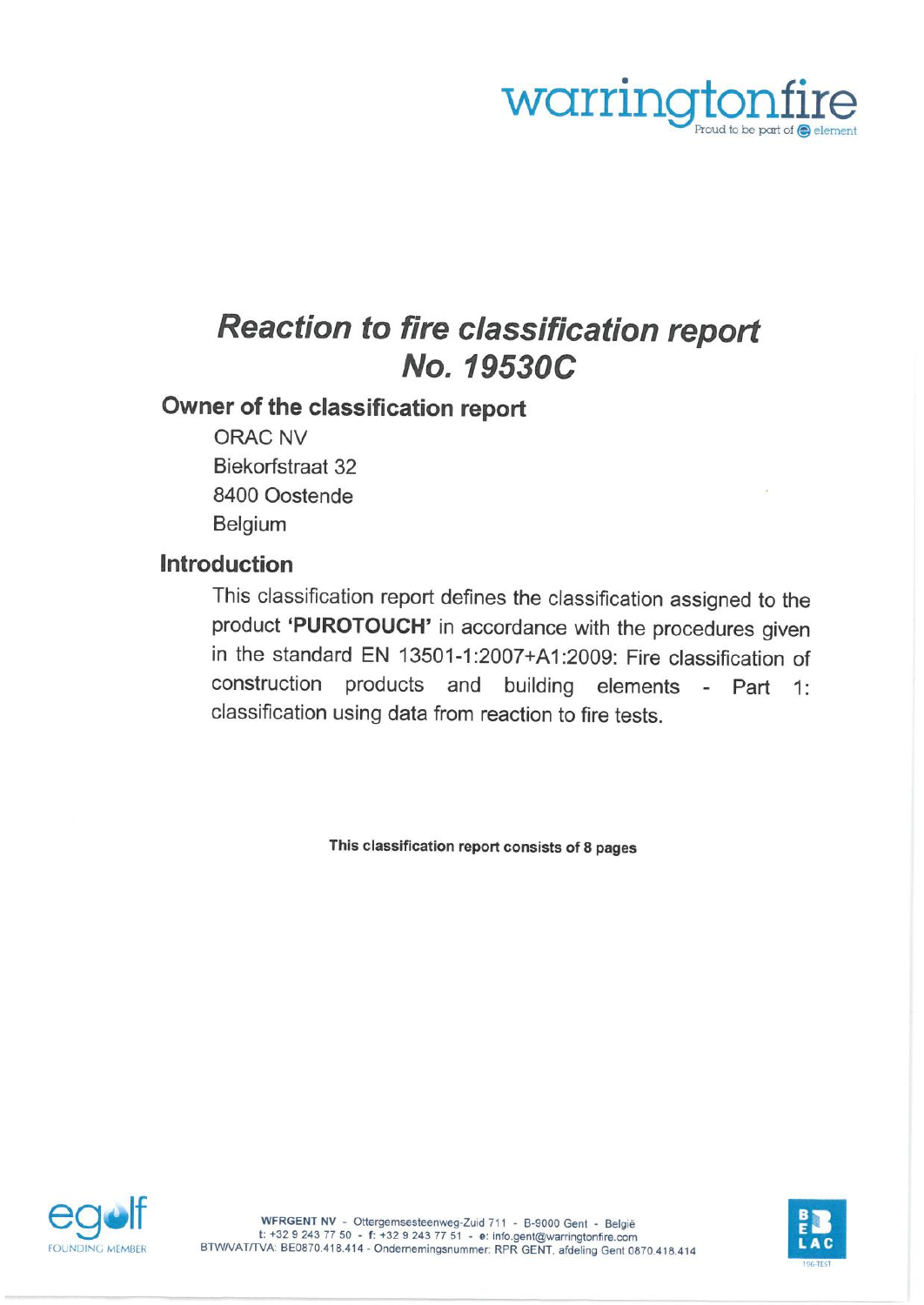

# 1. DETAILS OF CLASSIFIED PRODUCT

a) Nature and end use application

The product PUROTOUCH is defined as a 'decorative polyurethane foam moulding profile'.

lts classification is valid for the following end use application(s): Used for internal applications as decorative item.

b) Description of the tested product

This description is based on information given by the sponsor.

|                             | Nominal values                                                                                                                                                                                                           |  |  |
|-----------------------------|--------------------------------------------------------------------------------------------------------------------------------------------------------------------------------------------------------------------------|--|--|
| <b>PUROTOUCH</b>            |                                                                                                                                                                                                                          |  |  |
| Type of product             | moulding profile made of high-density<br>Decorative<br>polyurethane foam (core material) with a white fire<br>retardant coating (paint) on the front side and the sides.<br>The back side of the profile was not coated. |  |  |
| Manufacturer                | ORAC NV                                                                                                                                                                                                                  |  |  |
| Type of profile (reference) |                                                                                                                                                                                                                          |  |  |
| P5050                       |                                                                                                                                                                                                                          |  |  |
| P8040                       | $-22 -$<br>101                                                                                                                                                                                                           |  |  |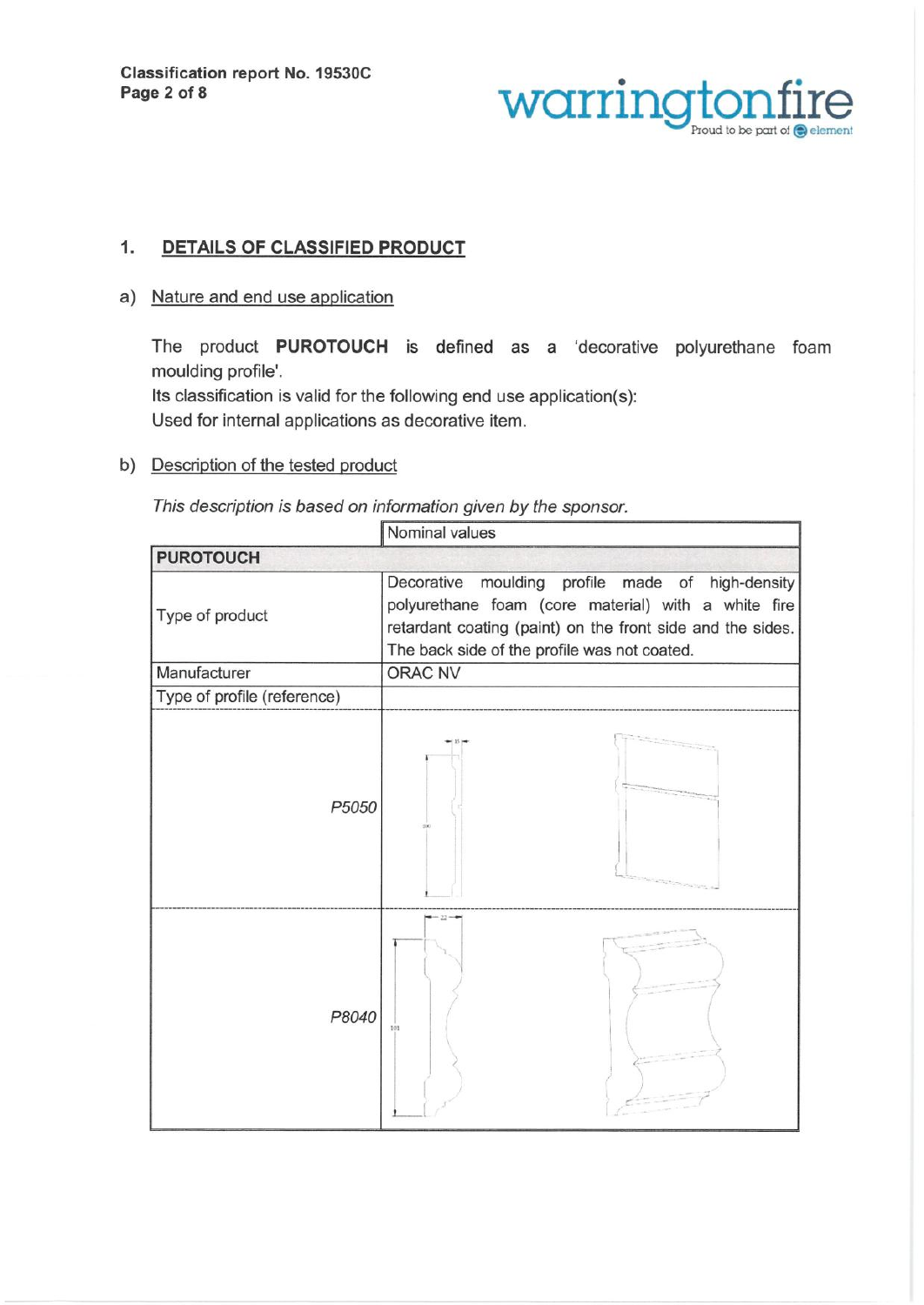

|                                                      | Nominal values                                                                                                              |  |  |
|------------------------------------------------------|-----------------------------------------------------------------------------------------------------------------------------|--|--|
| <b>PUROTOUCH</b>                                     |                                                                                                                             |  |  |
| P9020                                                |                                                                                                                             |  |  |
| Thickness (mm)                                       |                                                                                                                             |  |  |
| P5050                                                | The thickness varies between 9 mm (minimum thickness) and<br>15 mm (maximum thickness) over the whole width of the profile. |  |  |
| P8040                                                | The thickness varies between 8 mm (minimum thickness) and<br>22 mm (maximum thickness) over the whole width of the profile. |  |  |
| P9020                                                | The thickness varies between 8 mm (minimum thickness) and<br>21 mm (maximum thickness) over the whole width of the profile. |  |  |
| Linear mass (g/m)                                    |                                                                                                                             |  |  |
| P5050 422                                            |                                                                                                                             |  |  |
| P8040 272                                            |                                                                                                                             |  |  |
| P9020 253                                            |                                                                                                                             |  |  |
| <b>Components</b>                                    |                                                                                                                             |  |  |
| 1.                                                   | Fire retardant paint (on the front side and the sides of the profile)                                                       |  |  |
| Type of product                                      | Fire retardant paint                                                                                                        |  |  |
| Trade name                                           | AL20x                                                                                                                       |  |  |
| Manufacturer                                         | Aithon                                                                                                                      |  |  |
| Applied amount (g/m <sup>2</sup> )<br>(dried weight) | 250                                                                                                                         |  |  |
| Dried film thickness (mm)                            | 0,18                                                                                                                        |  |  |
| Use of fire retardants                               | Yes                                                                                                                         |  |  |
| Colour                                               | White                                                                                                                       |  |  |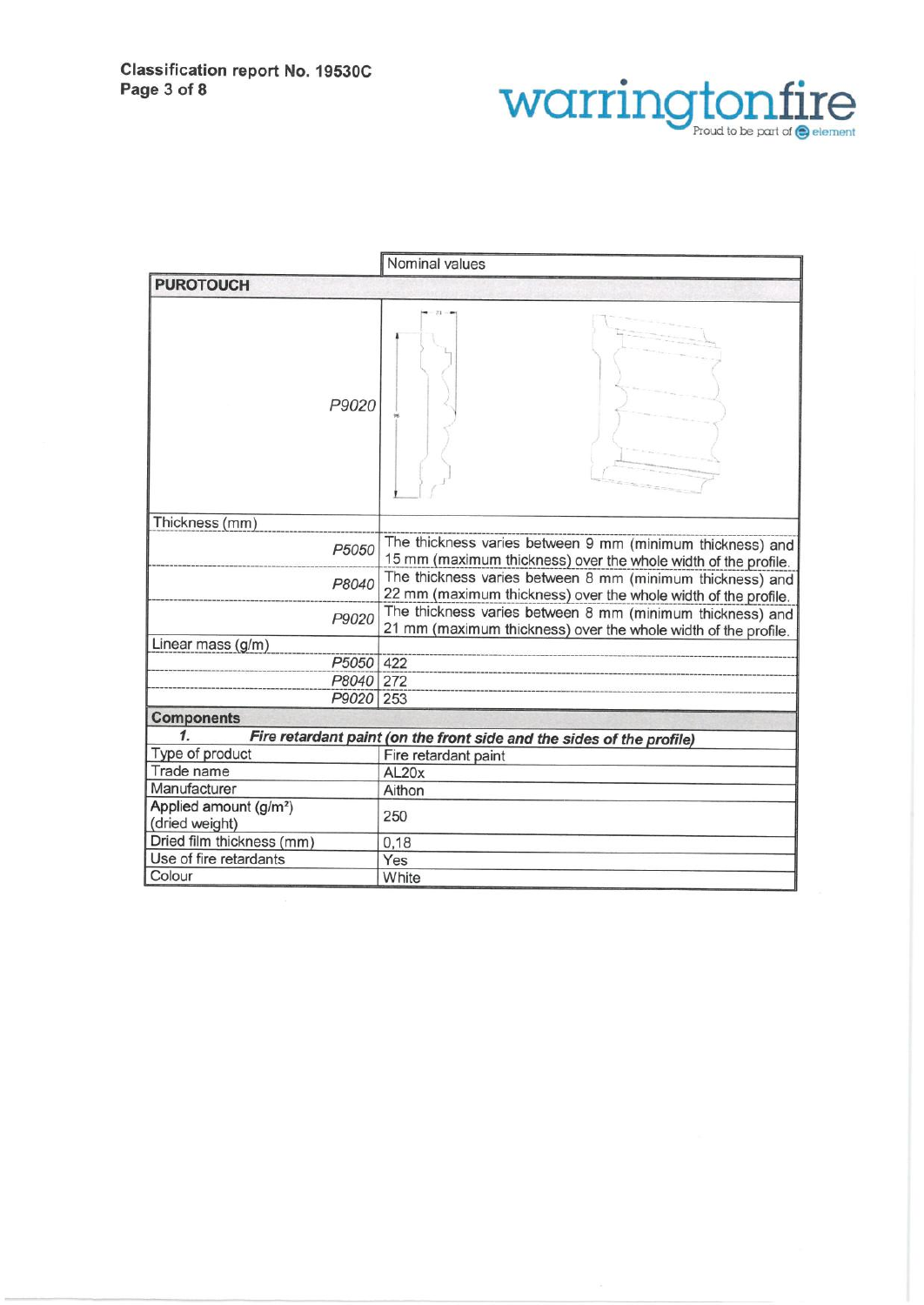

|                                                              | Nominal values                                                                                                              |  |  |  |  |
|--------------------------------------------------------------|-----------------------------------------------------------------------------------------------------------------------------|--|--|--|--|
| <b>Components</b>                                            |                                                                                                                             |  |  |  |  |
|                                                              | Core material: polyurethane foam                                                                                            |  |  |  |  |
| Type of product                                              | High-density polyurethane foam                                                                                              |  |  |  |  |
| Trade name                                                   | <b>PUROTOUCH</b>                                                                                                            |  |  |  |  |
| Manufacturer                                                 | ORAC DECOR                                                                                                                  |  |  |  |  |
| Thickness (mm)                                               |                                                                                                                             |  |  |  |  |
| P5050                                                        | The thickness varies between 9 mm (minimum thickness) and<br>15 mm (maximum thickness) over the whole width of the profile. |  |  |  |  |
| P8040                                                        | The thickness varies between 8 mm (minimum thickness) and<br>22 mm (maximum thickness) over the whole width of the profile. |  |  |  |  |
| P9020                                                        | The thickness varies between 8 mm (minimum thickness) and<br>21 mm (maximum thickness) over the whole width of the profile. |  |  |  |  |
| Density (kg/m <sup>3</sup> )                                 | 200                                                                                                                         |  |  |  |  |
| Use of fire retardants                                       | No                                                                                                                          |  |  |  |  |
| Colour                                                       | Yellow                                                                                                                      |  |  |  |  |
| DecoFix POWER (used to glue the profiles onto the substrate) |                                                                                                                             |  |  |  |  |
| Type of product                                              | MS-polymer-based installation adhesive                                                                                      |  |  |  |  |
| Manufacturer                                                 | Known by the laboratory                                                                                                     |  |  |  |  |
| Density (kg/l; wet)                                          | 1,2                                                                                                                         |  |  |  |  |
| Use of fire retardants                                       | <b>No</b>                                                                                                                   |  |  |  |  |
| Colour                                                       | White                                                                                                                       |  |  |  |  |

More details (e.g. mounting and fixing) are available in the test reports in support of this classification (§2a).

## 2. TEST REPORTS AND EXAP REPORTS AND TEST RESULTS IN SUPPORT OF THIS CLASSIFICATION

#### a) Test reports (and EXAP reports)

| Name of the laboratory              | Name of the sponsor | <b>Test report</b><br>ref. No. and test date  | <b>Test method</b>                        |
|-------------------------------------|---------------------|-----------------------------------------------|-------------------------------------------|
| <b>WFRGENT nv</b><br>Ghent, Belgium | ORAC NV             | 19530A: 16/01/2019                            | EN ISO 11925-2<br>(November 2010/AC:2011) |
| <b>WFRGENT nv</b><br>Ghent, Belgium | ORAC NV             | 19530B: 28/01/2019<br>08/02/2019 & 11/02/2019 | EN 13823<br>(July 2010+A1:2014)           |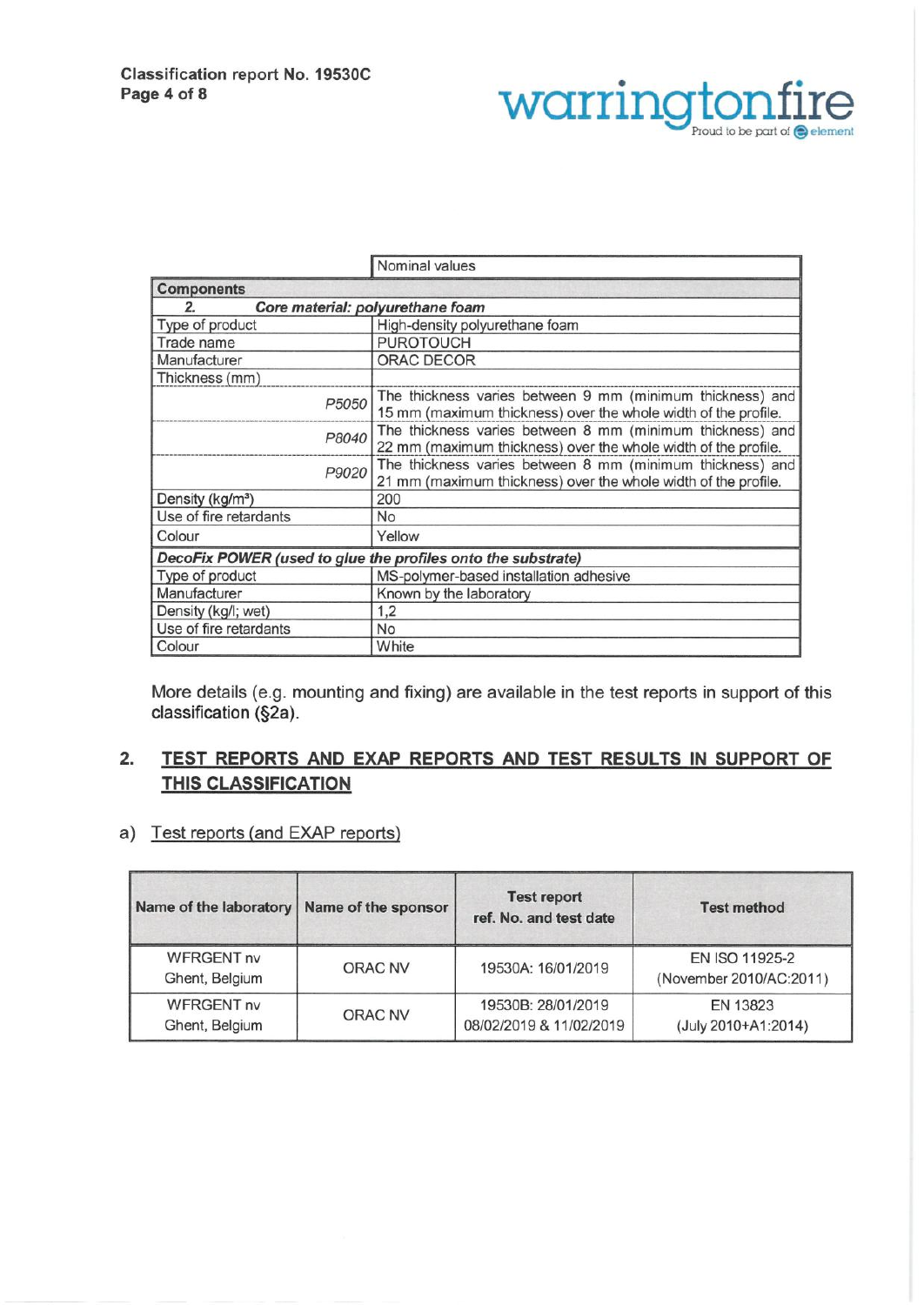

### b) Test results

|                                                                                                                                   | <b>Parameter</b>                                                                                             | <b>Number</b><br>of tests | <b>Results</b>                                 |                          |                                      |                          |
|-----------------------------------------------------------------------------------------------------------------------------------|--------------------------------------------------------------------------------------------------------------|---------------------------|------------------------------------------------|--------------------------|--------------------------------------|--------------------------|
| <b>Test method</b>                                                                                                                |                                                                                                              |                           | <b>Continuous</b><br>parameters<br><b>Mean</b> | Compliance<br>parameters | <b>Criteria</b><br>for Class C-s2,d0 |                          |
|                                                                                                                                   |                                                                                                              |                           |                                                |                          | <b>Continuous</b><br>parameters      | Compliance<br>parameters |
| EN ISO 11925-2 (*) (1)                                                                                                            |                                                                                                              |                           |                                                |                          |                                      |                          |
| 30 s flame application:                                                                                                           |                                                                                                              |                           |                                                |                          |                                      |                          |
| Surface exposure                                                                                                                  | $F_s \leq 150$ mm                                                                                            | 6                         | $(-)$                                          | Yes                      | $(-)$                                | Yes                      |
| - front side                                                                                                                      | Ignition filter paper                                                                                        |                           | $(-)$                                          | <b>No</b>                | $(-)$                                | No                       |
| Edge exposure                                                                                                                     |                                                                                                              |                           |                                                |                          |                                      |                          |
| - mid point 1,5 mm behind                                                                                                         | $F_s \leq 150$ mm                                                                                            | 6                         | $(-)$                                          | Yes                      | $(-)$                                | Yes                      |
| surface                                                                                                                           | Ignition filter paper                                                                                        |                           | $(-)$                                          | No                       | $(-)$                                | No                       |
| (*) The material didn't melt nor pull away from the pilot burner.<br>(1) Based on the results obtained in test report No. 19530A. |                                                                                                              |                           |                                                |                          |                                      |                          |
| EN 13823 (2)                                                                                                                      | FIGRA 0,2 MJ (W/S)                                                                                           |                           | 206                                            | $(-)$                    | $(-)$                                | $(-)$                    |
|                                                                                                                                   | FIGRA 0,4 MJ (W/S)                                                                                           |                           | 66                                             | $(-)$                    | $\leq 250$                           | $(-)$                    |
|                                                                                                                                   | LFS <edge< td=""><td></td><td><math>(-)</math></td><td>Yes</td><td><math>(-)</math></td><td>Yes</td></edge<> |                           | $(-)$                                          | Yes                      | $(-)$                                | Yes                      |
|                                                                                                                                   | THR <sub>600s</sub> (MJ)                                                                                     |                           | 3,8                                            | $(-)$                    | $\leq 15$                            | $(-)$                    |
|                                                                                                                                   | SMOGRA (m <sup>2</sup> /s <sup>2</sup> )                                                                     | 4                         | 18                                             | $(-)$                    | $\leq 180$                           | $(-)$                    |
|                                                                                                                                   | $TSP600s$ (m <sup>2</sup> )                                                                                  |                           | 117                                            | $(-)$                    | $\leq 200$                           | $(-)$                    |
|                                                                                                                                   | Flaming                                                                                                      |                           |                                                |                          |                                      |                          |
|                                                                                                                                   | droplets/particles                                                                                           |                           |                                                |                          |                                      |                          |
|                                                                                                                                   | f < 10 s                                                                                                     |                           | $(-)$                                          | <b>No</b>                | $(-)$                                | <b>No</b>                |
|                                                                                                                                   | f > 10 s                                                                                                     |                           | $(-)$                                          | <b>No</b>                | $(-)$                                | <b>No</b>                |
| (2) Based on the results obtained in test report No. 19530B.                                                                      |                                                                                                              |                           |                                                |                          |                                      |                          |

(-) Not applicable.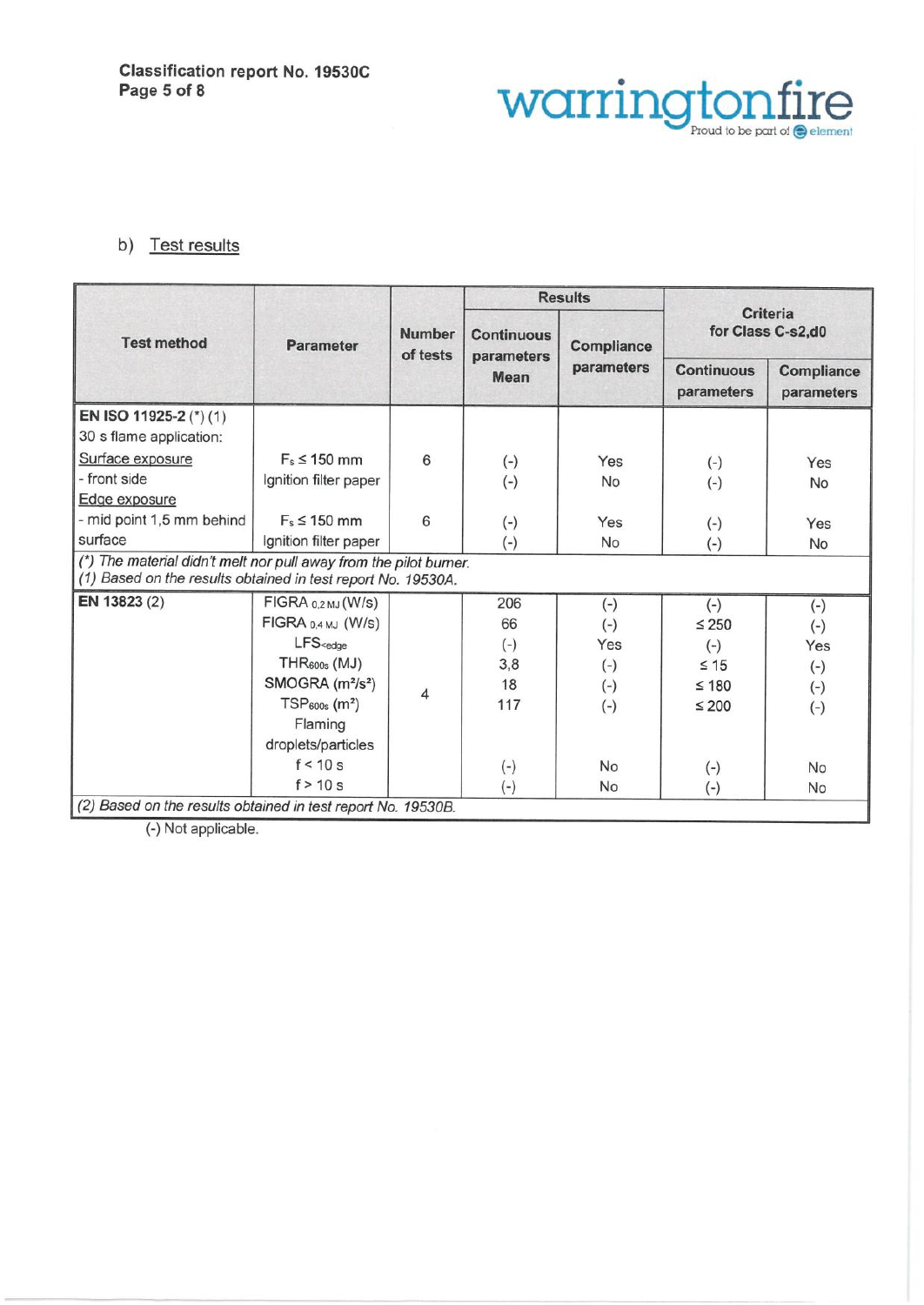

## 3. CLASSIFICATION AND FIELD OF APPLICATION

a) Reference of classification This classification has been carried out in accordance with EN 13501-1:2007+A1:2009.

#### b) Classification

The product PUROTOUCH in relation to its reaction to fire behavior is classified as:

| <b>Fire behavior</b> | <b>Smoke production</b> | <b>Flaming droplets</b> |
|----------------------|-------------------------|-------------------------|
|                      |                         | d0                      |

#### c) Field of application

This classification for the product as described in §1b, is valid for the following end use conditions:

- Substrate: Euro class A2-s1, d0 or better with a minimal thickness of 12 mm  $\bullet$ and a minimal density of 525 kg/m<sup>3</sup>. The parts of the substrate which are not covered by the decorative profiles are coated with the same fire retardant paint (250 g/m2) as the decorative profiles.
- Without air gap  $\bullet$
- Fixing: The decorative moulding profiles are glued onto the substrate using  $\bullet$ DecoFix POWER (MS-polymer-based installation adhesive) in an amount of 20 ml / m moulding.
- Horizontal and/or vertical orientation of the decorative moulding profiles  $\bullet$
- With or without vertical and/or horizontal butt joints between adjacent moulding  $\bullet$ profiles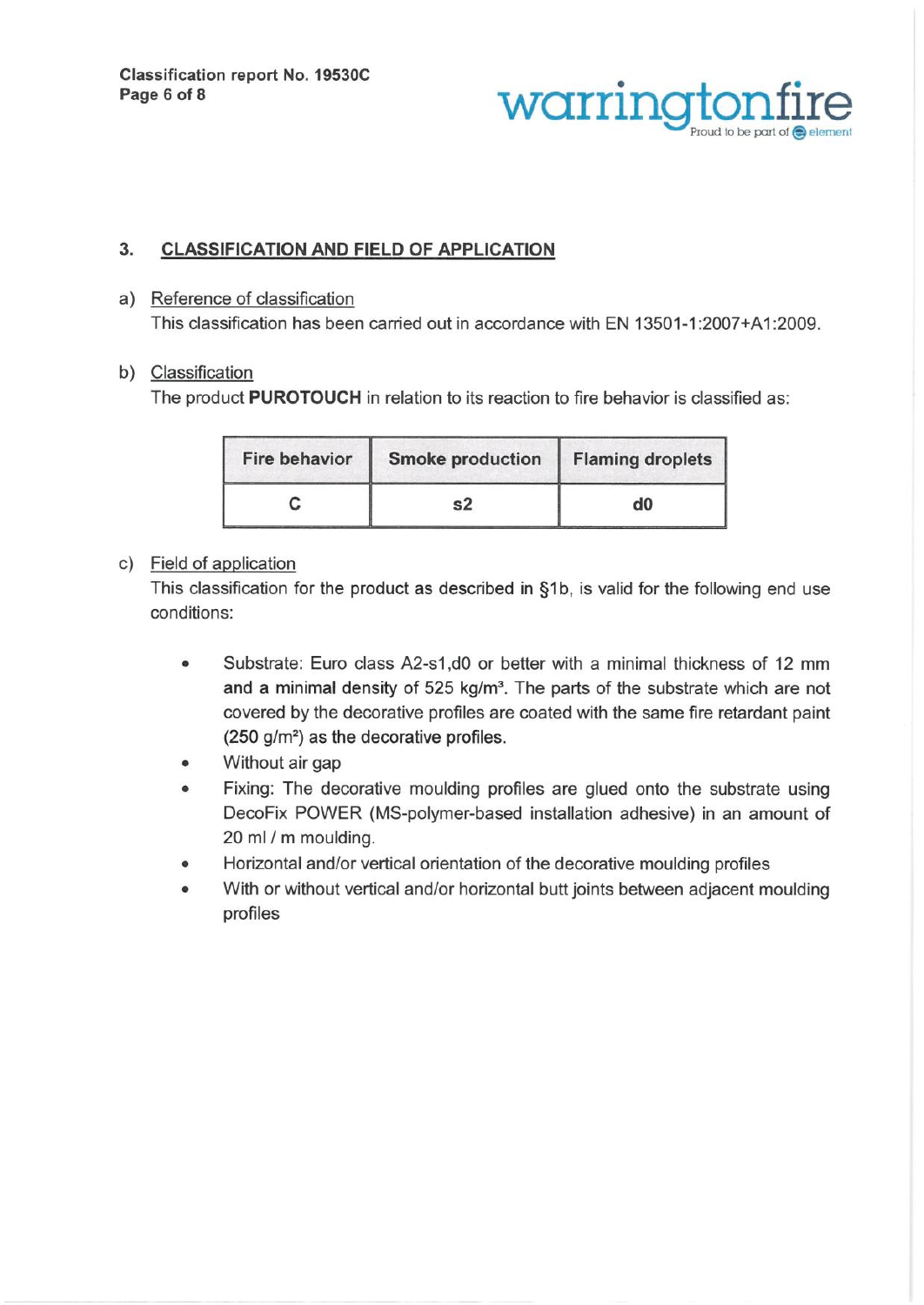Page 7 of 8 warringt

This classification is valid for the following product parameters:

- . Valid for the following profile types (see Figures in §1b) and related linear masses:
	- P5050:422 g/m e.
	- P8040: 272 g/m  $\blacksquare$
	- P9020: 253 g/m  $\blacksquare$
- . The decorative moulding profiles cover up to maximum 70 % of the wall and ceiling surface
- Mass of the profiles: Up to 1641 g / m<sup>2</sup> wall or ceiling surface
- Applied amount of fire retardant paint: 250 g/m<sup>2</sup> (dry)
- . Colour of the fire retardant paint: White
- Density of the polyurethane foam (core material): 200 kg/m<sup>3</sup>
- . Use of fire retardants: Yes

## 4. RESTRICTIONS

At the time the standard EN 13501-1:2007+A1:2009 was published, no decision was made concerning the duration of validity of a classification report.

Provisions of Regulation (EU) 305/2011, commonly known as the Construction Products Regulation (CPR), prevail over any conflicting provisions in the harmonised standards and technical specifications.